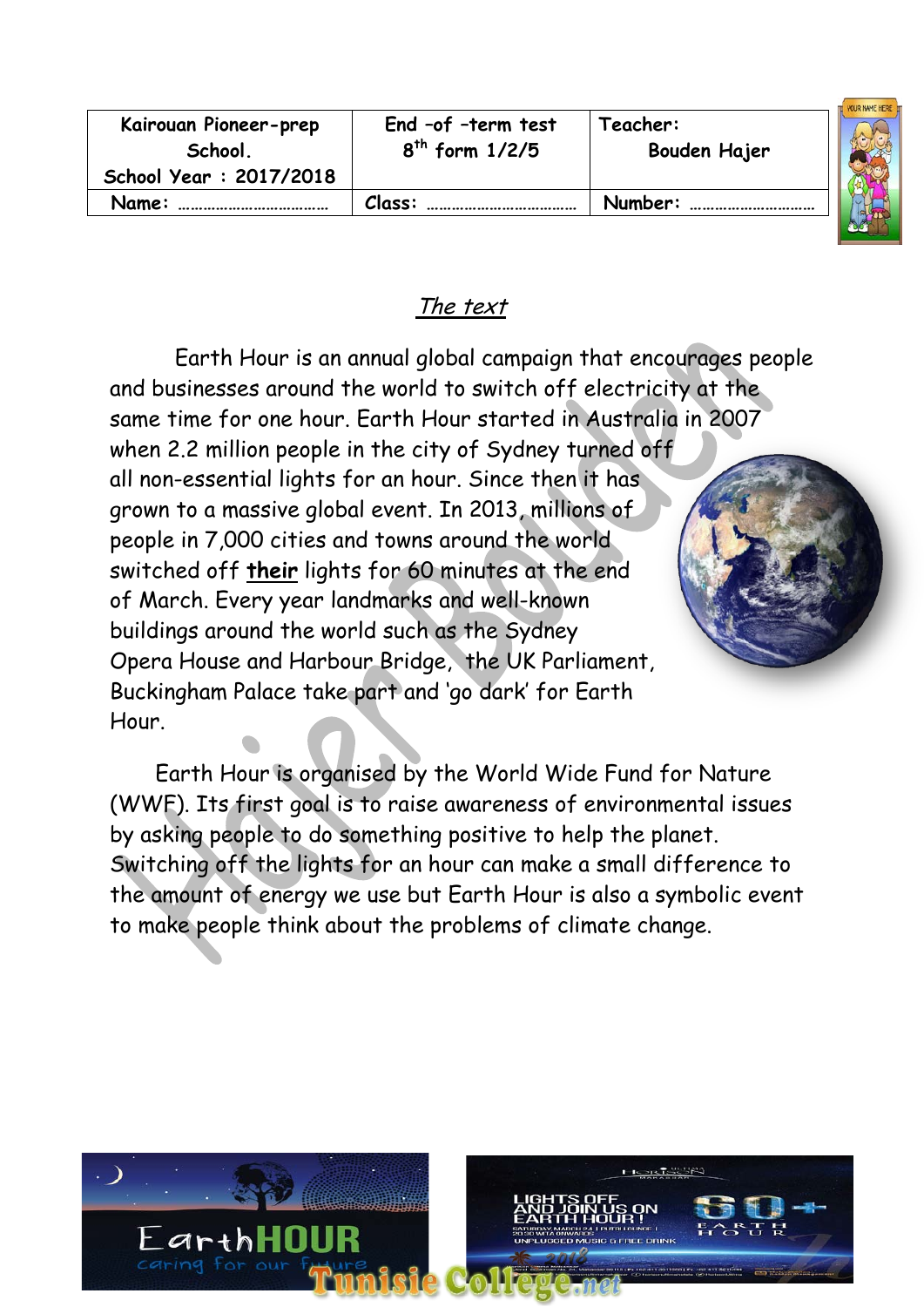Comprehension questions ( 6 marks )

1 - Tick the right option .( 1 mark )

**The text is mainly about :**

- **a- Earth Hour advantages and disadvantages .\_\_\_\_**
- **b- Earth Hour history and benefits .\_\_\_\_**
- **c- Earth Hour goals and results .\_\_\_\_**

#### 2- Fill in each blank with one word from paragraph one . (2 marks

**Earth Hour is an event that \_\_\_\_\_\_\_\_\_\_\_\_\_\_people all over the world to switch off electricity for an hour at the end of \_\_\_\_\_\_\_\_\_\_\_\_\_\_\_.**

3- Who organized Earth Hour ?(1 mark )

4- What does the underlined word in paragraph 1 refer to ? (1 mark )

5- Do you think participating in Earth Hour event is enough to save the environment ? Justify your answer .(1 mark )

**Language ( 8 Marks )**

1 - Circle the right option . ( 3 Marks )

The best time for us was probably when Angelica was a little girl. She was really an **1 (mean /arrogant /extra-ordinary )** child.



She became obstinate and **3 (good-tempered/ quick –tempered / moodiest)**. I remember that we **4 ( spank /got on / fought )** a lot over coming home late at night,

## $*$  2018 unisie College



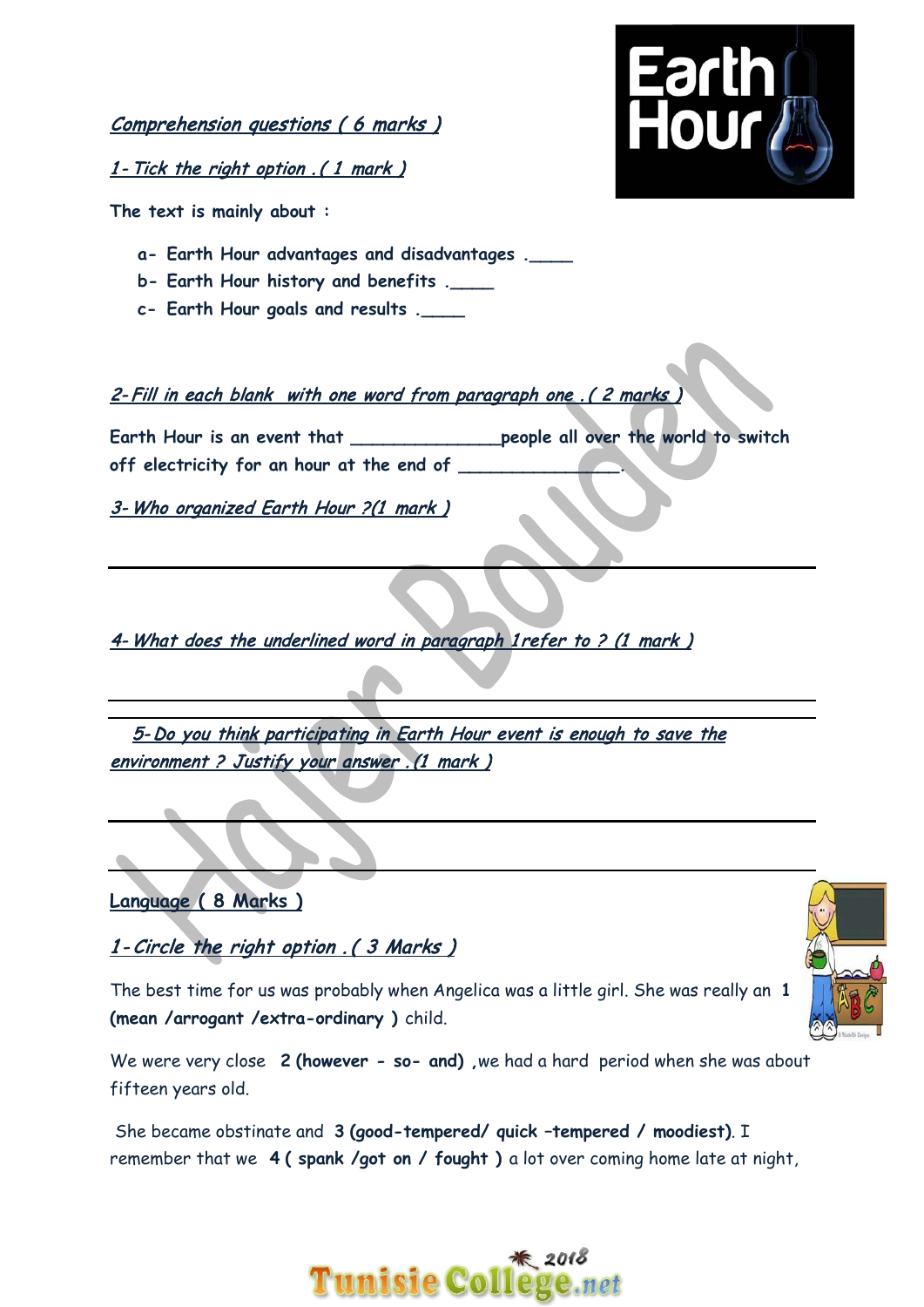dating, helping with the housework and **5 (least/ worse/ most)** of all about her performance at school as her school results were so low . Maybe , I wasn't strict **6 ( lot /enough/just )** at the time for I never hit her or even yelled at her. I just warned her againstdisobedience and rudeness.

#### **2-Complete with the missing words in the box .(3 Marks ) Be careful there are 2 extra words !.**

 **on / making /exciting / couple / ages / excited / because/ at**

 His family moved in just a few houses down from us when I was about ten, and I still remember how **1**---------------I felt when I found out there was another boy **2**------------the street. I'd been the only boy, you see. The others were all girls. We were good friends from the beginning **3**---------------we were interested in the same things: computers and football, mostly. But we had quite a few of the same hobbies for a while. I remember **4**------------- lots of models of aeroplanes one year. Another year we took up fishing. We had all the equipment and everything and we'd spend 5 ----------down by the river. I never go fishing now. His family moved away a **6** -------------of years ago. We're still friends on Facebook but we don't really have much contact.

**3- Match the sentence parts in column A with those in column B to get coherent paragraph. There is one part in column B. The parts in column A are in the correct order. Write your answers in the space provided.(0,5x4=2 marks)**

| Column A                                                                 | Column B                                 |
|--------------------------------------------------------------------------|------------------------------------------|
| 1-She lives next door and she's always been really important in my life. | a-and she was always baking              |
| When we were little and.                                                 | cakes and pies.                          |
|                                                                          | b -my mom usually goes shopping.         |
| 2-In her kitchen she used to keep a special dish with sweets for us,     |                                          |
|                                                                          | c-however much her lifestyle<br>changes. |
| 3-Now she doesn't bake so much. She's started                            |                                          |
|                                                                          | d-my mum was working she used to         |
| 4-It's funny how she's changed. I don't see her so often now, but she's  | look after us.                           |
| always the same person                                                   |                                          |
|                                                                          | e-eating more healthily in her old       |
|                                                                          | age.                                     |

---/ 2+-------/3+---------/4+---